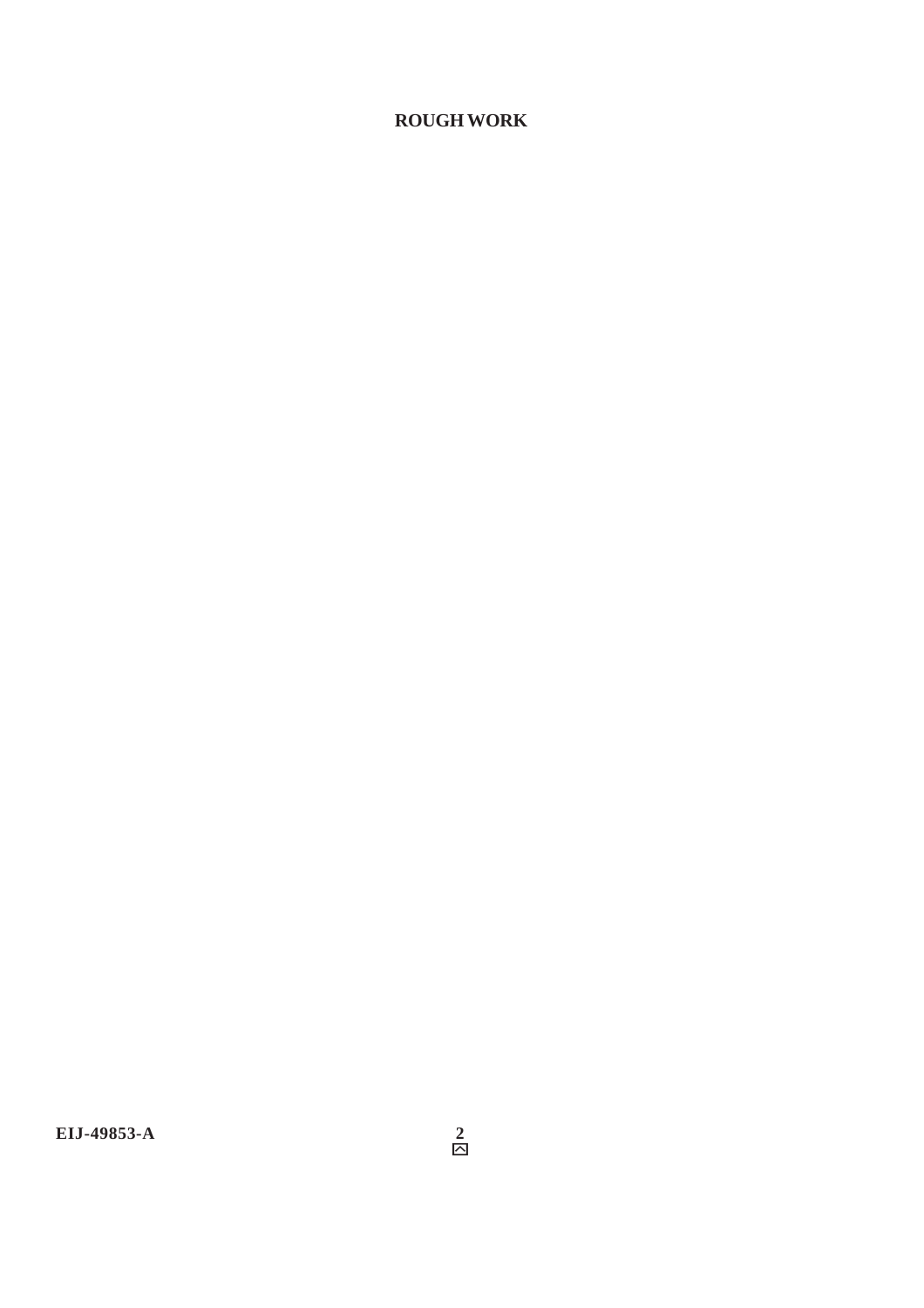| 1. | Cerium is a member of :                                                         |         |                                  |            |
|----|---------------------------------------------------------------------------------|---------|----------------------------------|------------|
|    | (A) s-block element                                                             |         | (B) f-block element              |            |
|    | (C) d-block element                                                             |         | (D) p-block element              |            |
| 2. | The element with electronic configuration $1s^2$ , $2s^22p^6$ , $3s^2$ is a/an: |         |                                  |            |
|    | (A) Metal                                                                       |         | (B) Non Metal                    |            |
|    | (C) Metalloid                                                                   |         | (D) Inert gas                    |            |
| 3. | Which of the following has Noble gas configuration?                             |         |                                  |            |
|    | (A) $La^{2+}$                                                                   |         | (B) $Ce^{3+}$                    |            |
|    | (C) $Ce^{4+}$                                                                   |         | (D) $Eu^{2+}$                    |            |
| 4. | Nobelium with atomic number 102 has the electronic configuration:               |         |                                  |            |
|    | (A) [Rn] $5f^7 6d^7 7s^2$                                                       |         | (B) [Rn] $5f^{10} 6d^4 7s^2$     |            |
|    | (C) [Rn] $5f^{14}$ 6d <sup>1</sup> $7s^{1}$                                     |         | (D) [Rn] $5f^{14} 6d^{0} 7s^{2}$ |            |
| 5. | Elements of the same group are characterised by :                               |         |                                  |            |
|    | (A) Ionization potential                                                        |         |                                  |            |
|    | (B) Electron affinity                                                           |         |                                  |            |
|    | (C) Same number of electrons in the outer most shell                            |         |                                  |            |
|    | (D) Electronegativity                                                           |         |                                  |            |
| 6. | Zr and Hf have similar atomic and ionic radii because of :                      |         |                                  |            |
|    | (A) Diagonal relationship                                                       |         | (B) Lanthanide contraction       |            |
|    | (C) Both in the same period                                                     |         | (D) Similar chemical properties  |            |
| 7. | Which of the given elements has the highest second ionization potential?        |         |                                  |            |
|    | $(A)$ O                                                                         | $(B)$ N |                                  |            |
|    | $(C)$ B                                                                         | $(D)$ C |                                  |            |
| 8. | The attraction of an atom for electrons in a bonded molecule is called :        |         |                                  |            |
|    | (A) Ionization potential                                                        |         | (B) Oxidation potential          |            |
|    | (C) Electron affinity                                                           |         | (D) Electronegativity            |            |
| 9. | Deuterium atom is an _______ of hydrogen atom.                                  |         |                                  |            |
|    | (A) Isotope                                                                     |         | (B) Isobar                       |            |
|    | (C) Isotone                                                                     |         | (D) Isomer                       |            |
|    | EIJ-49853-A                                                                     | 3       |                                  | [Turn over |
|    |                                                                                 | 囜       |                                  |            |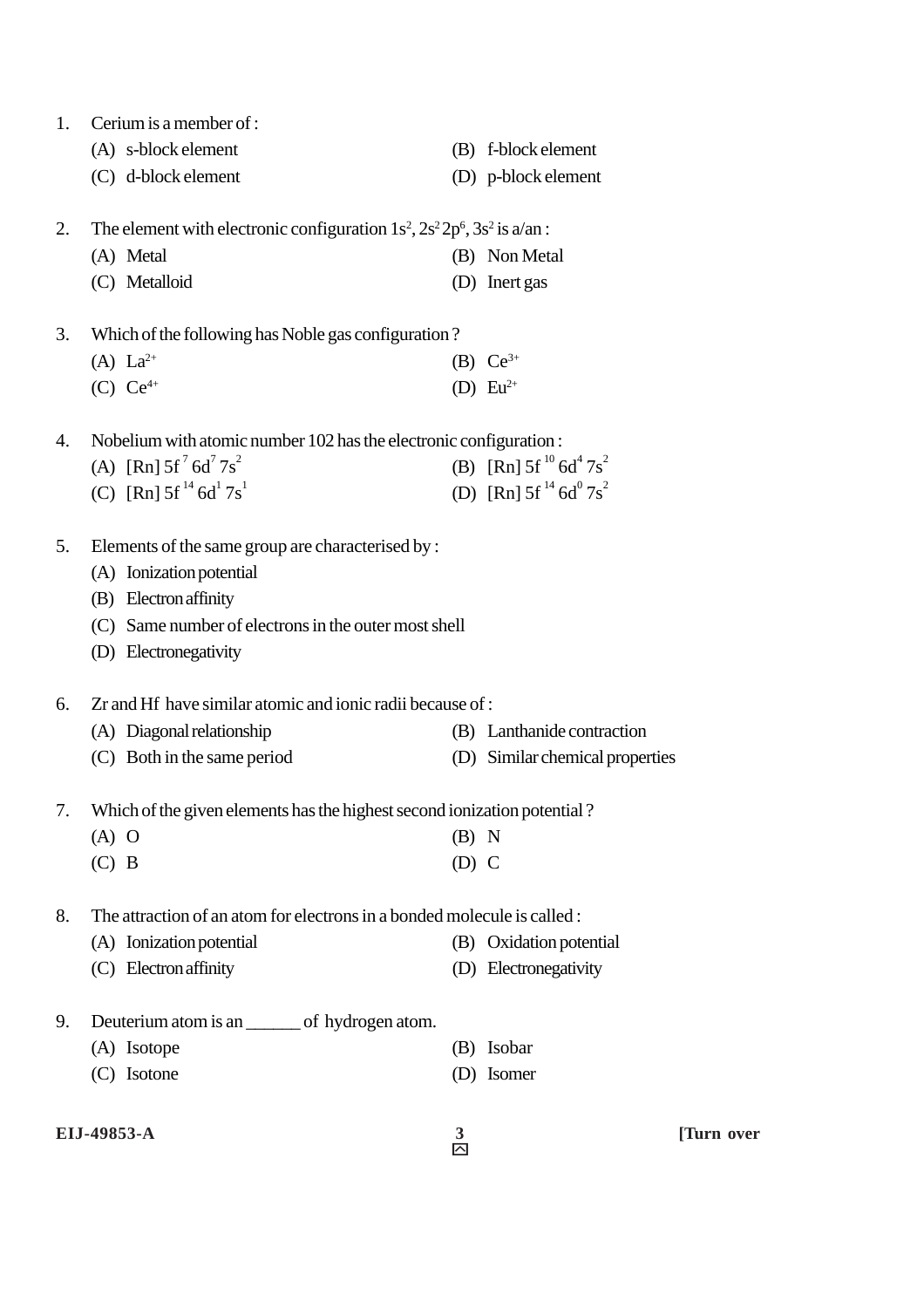10. Complete the reaction scheme

| ${}_{4}^{9}$ Be + ${}_{2}^{4}$ He $\rightarrow$ ${}_{6}^{12}$ C +  choosing one of the following :                               |                          |                                                                         |
|----------------------------------------------------------------------------------------------------------------------------------|--------------------------|-------------------------------------------------------------------------|
| (A) $\prod_{1}^{1} P$                                                                                                            |                          | $(B)$ n                                                                 |
| (C) $^{2}$ H                                                                                                                     |                          | (D) $\int_{-1}^{0} e$                                                   |
|                                                                                                                                  |                          |                                                                         |
| 11. An isobar of <sub>20</sub> Ca <sup>40</sup> is :<br>(A) <sub>18</sub> Ar <sup>38</sup><br>(C) <sub>20</sub> Ca <sup>38</sup> |                          | (B) ${}_{19}K^{42}$<br>(D) ${}_{18}Ar^{40}$                             |
| 12. Which of the following complexes is most stable?                                                                             |                          |                                                                         |
| (A) $[M(NH_3)_6]^{2+}$<br>(C) $[M(bipyridine)2]2+$                                                                               |                          | (B) $[M(H_2O)_6]^{2+}$<br>(D) $[M(pyridine)_6]^{2+}$                    |
| 13. Which of the following is non polar covalent molecule?                                                                       |                          |                                                                         |
| $(A)$ All<br>$(C)$ $CCl4$                                                                                                        |                          | (B) $CO2$<br>(D) $\overline{\text{SiF}_{4}}$                            |
| 14. The strong forces operating in diamond structure are :                                                                       |                          |                                                                         |
| (A) Hydrophobic<br>$(C)$ Ionic                                                                                                   |                          | (B) Covalent<br>(D) Coordinate Covalent                                 |
| 15. The central atom in H <sub>2</sub> O molecule undergoes the hybridization :                                                  |                          |                                                                         |
| $(A)$ sp<br>$(C)$ dp <sup>2</sup>                                                                                                | (B) $sp^2$<br>(D) $sp^3$ |                                                                         |
| 16. In regular trigonal bipyramidal structure the bond angles are:                                                               |                          |                                                                         |
| (A) $180^{\circ}$ and $60^{\circ}$<br>(C) $72^\circ$ and $90^\circ$                                                              |                          | (B) $60^{\circ}$ and $60^{\circ}$<br>(D) $120^{\circ}$ and $90^{\circ}$ |
| 17. The hybridization of Tellurium in $\text{TeCl}_4$ molecule is:                                                               |                          |                                                                         |
| $(A)$ sp <sup>3</sup><br>$(C)$ dsp <sup>2</sup>                                                                                  |                          | $(B)$ sp <sup>3</sup> d<br>(D) $d^2sp^3$                                |
| 18. The longest C-H bond distance is in the following molecule :                                                                 |                          |                                                                         |
| $(A)$ $C_2H_2$<br>$(C)$ $C_2H_6$                                                                                                 |                          | (B) $C_2H_2Br_2$<br>(D) $C_2H$                                          |
| 19. Oxidation state of $2^+$ of oxygen is observed in :                                                                          |                          |                                                                         |
| (A) F <sub>2</sub> O<br>(C) H <sub>2</sub> O <sub>2</sub>                                                                        |                          | $(B)$ H <sub>2</sub> O<br>(D) $O_2F_2$                                  |
|                                                                                                                                  |                          |                                                                         |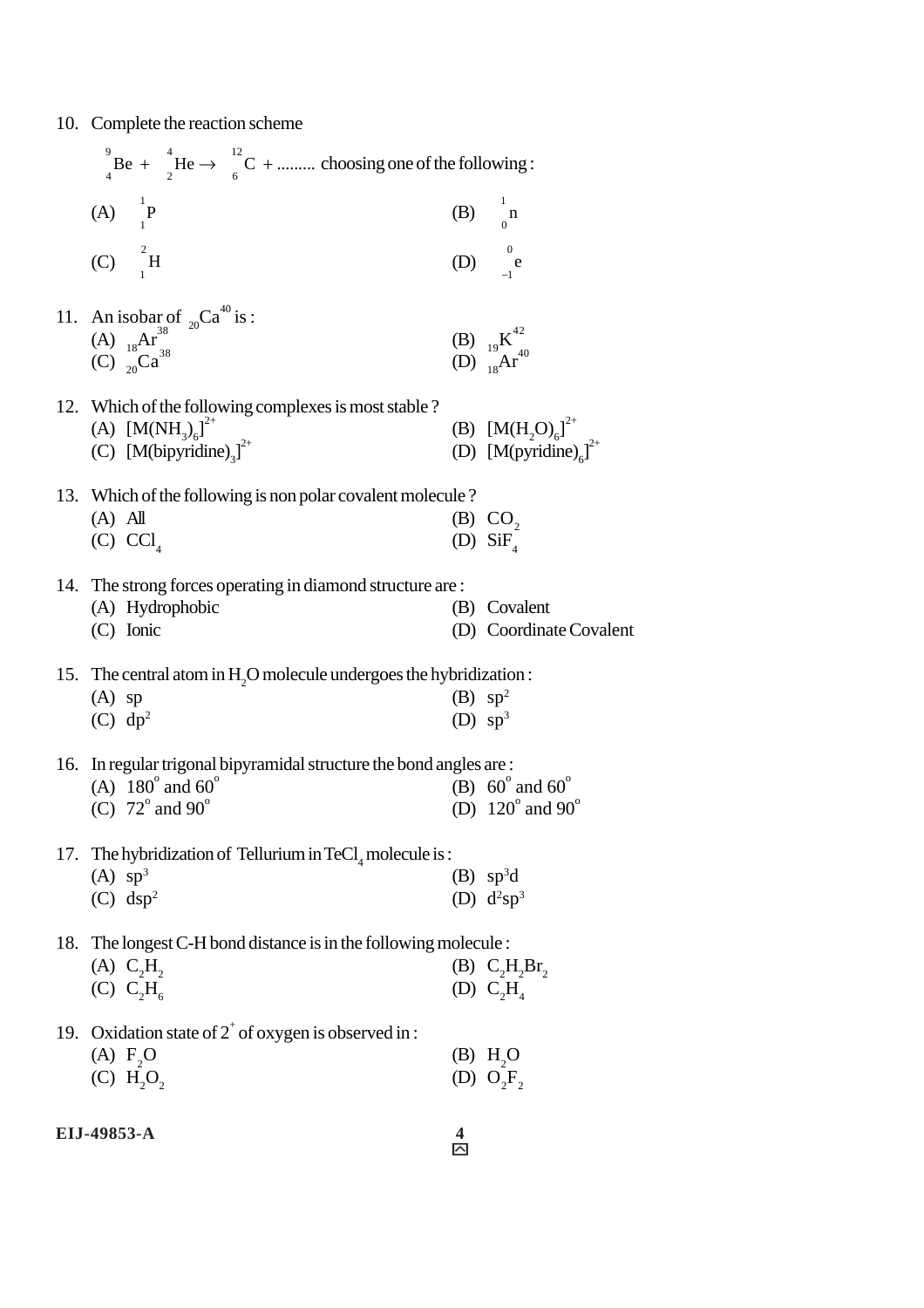|     | 20. In the reduction of $Cr_2O_7^{2}$ by Fe <sup>2+</sup> , the number of electrons involved per atom of chromium<br>is: |                   |                                         |
|-----|--------------------------------------------------------------------------------------------------------------------------|-------------------|-----------------------------------------|
|     | $(A)$ 3                                                                                                                  | $(B)$ 5           |                                         |
|     | $(C)$ 1                                                                                                                  | $(D)$ 4           |                                         |
|     | 21. The oxidation state of Iron in Fe(CO) <sub>5</sub> molecule is :                                                     |                   |                                         |
|     | (A) $5^{\circ}$                                                                                                          | (B) $2^{\degree}$ |                                         |
|     | $(C)$ 0                                                                                                                  | (D) $3^+$         |                                         |
|     | 22. During oxidation process electrons are :                                                                             |                   |                                         |
|     | $(A)$ lost                                                                                                               |                   | (B) gained                              |
|     | $(C)$ paired up                                                                                                          |                   | (D) remains same                        |
|     |                                                                                                                          |                   |                                         |
|     | 23. $B_2H_6 + 2NH_3 \xrightarrow{\text{High temperature}}$ gives the product as :                                        |                   |                                         |
|     | (A) Boron nitrate                                                                                                        |                   | (B) Borazole                            |
|     | (C) Boric acid                                                                                                           |                   | (D) Borax                               |
|     | 24. Which is the correct order of decreasing acid strength halogen group from Cl to I?                                   |                   |                                         |
|     | (A) $HClO3 > HBrO3 > HIO3$                                                                                               |                   | (B) $HIO_3 \simeq HClO_3 \simeq HBrO_3$ |
|     | (C) $HBrO_3 > HClO_3 > HIO_3$                                                                                            |                   | (D) $HIO_3 > HClO_3 > HBrO_3$           |
|     | 25. Which of the following is soluble in excess of NaOH?                                                                 |                   |                                         |
|     | $(A)$ Ni $(OH)$ ,                                                                                                        |                   | $(B) \text{Fe(OH)}_{3}$                 |
|     | (C) $Cr(OH)$ <sub>3</sub>                                                                                                |                   | (D) $\text{Al}(\text{OH})$ <sub>3</sub> |
|     | 26. What is the 10 Dq value of $[Ni(CN)4]2$ complex ?                                                                    |                   |                                         |
|     | $(A)$ 120                                                                                                                | (B) 12            |                                         |
|     | (C) 24                                                                                                                   | $(D)$ 4           |                                         |
|     | 27. Which of the 0.1 M aqueous solution will have the lowest freezing point?                                             |                   |                                         |
|     | (A) $C_5H_{10}O_5$                                                                                                       | (B) KI            |                                         |
|     | (C) $\text{Al}_{2}(SO_{4})_{3}$                                                                                          |                   | (D) $C_{12}H_{22}O_{11}$                |
| 28. | Silver metal dissolves in a solution of sodium cyanide in the presence of air to form the complex :                      |                   |                                         |
|     | (A) $Na[Ag(CN),]$                                                                                                        |                   | (B) AgCN                                |
|     | (C) $Na[Ag(CN)_3]$                                                                                                       |                   | (D) AgCl                                |
|     |                                                                                                                          |                   |                                         |

29. The process of heating the concentrated ore in a limited supply of air or in the absence of air is known as :

| (A) Roasting    | (B) Leaching    |
|-----------------|-----------------|
| (C) Calcination | (D) Cupellation |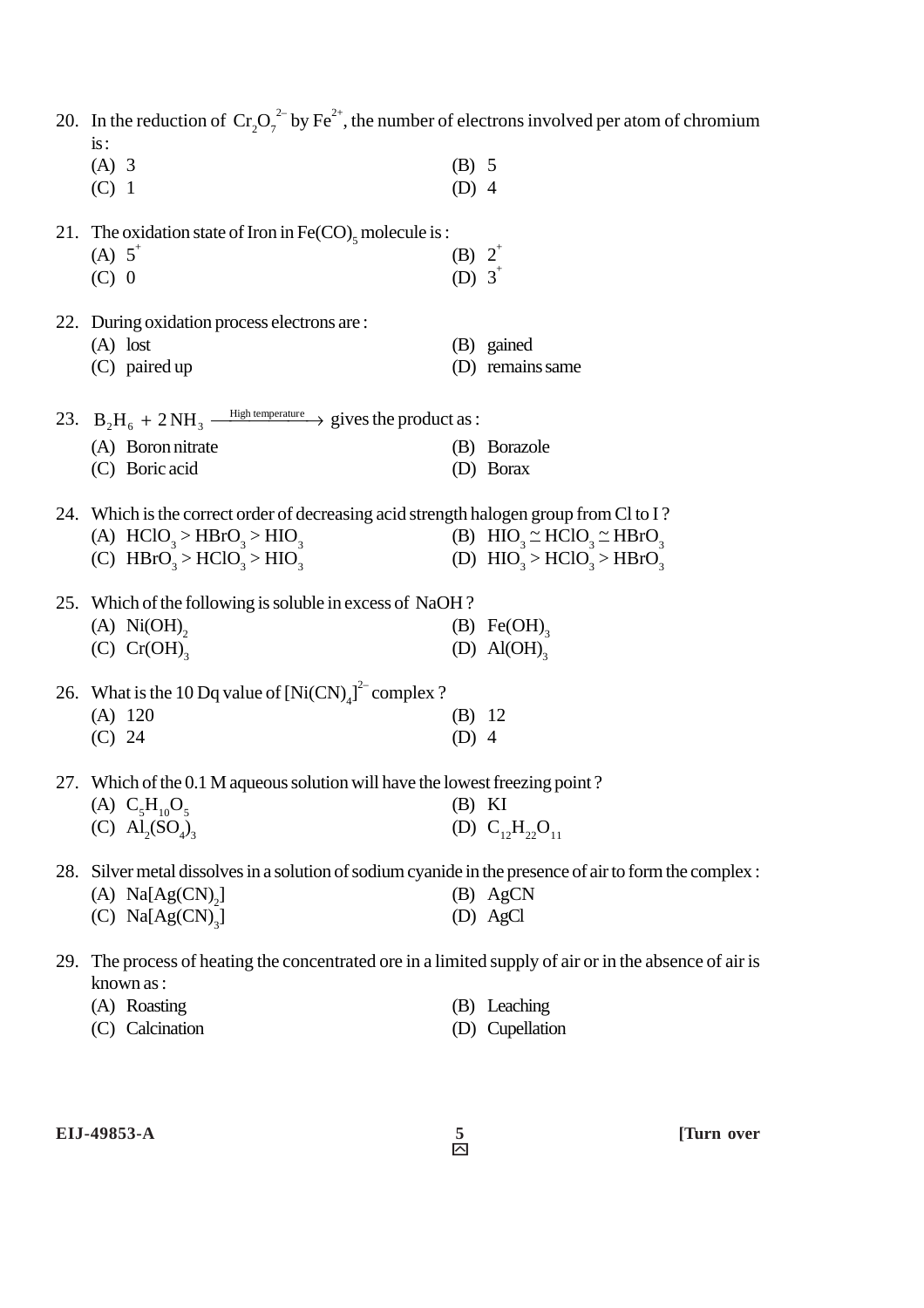|     | 30. If the principal quantum number $n = 3$ , the magnetic quantum number m can take on values:<br>$(A)$ 3                                                | $(B)$ 9  |                                         |  |  |
|-----|-----------------------------------------------------------------------------------------------------------------------------------------------------------|----------|-----------------------------------------|--|--|
|     | $(C)$ 7                                                                                                                                                   | $(D)$ 5  |                                         |  |  |
|     | 31. Which of the following is pella magnetic in low spin state?                                                                                           |          |                                         |  |  |
|     | (A) $Co^{2+}$                                                                                                                                             |          | (B) $Fe^{2+}$                           |  |  |
|     | (C) $Ni^{2+}$                                                                                                                                             |          | (D) $Co^{3+}$                           |  |  |
|     |                                                                                                                                                           |          |                                         |  |  |
|     | 32. [Co(NH <sub>2</sub> ) <sub>4</sub> Cl <sub>2</sub> ]NO <sub>2</sub> and [Co(NH <sub>3</sub> ) <sub>4</sub> (Cl)(NO <sub>2</sub> )]Cl are isomers of : |          |                                         |  |  |
|     | (A) Coordination                                                                                                                                          |          | (B) Optical                             |  |  |
|     | (C) Geometrical                                                                                                                                           |          | (D) Ionization                          |  |  |
|     | 33. $K_3[A(C_2O_4)_3]$ is called by its IUPAC name as :                                                                                                   |          |                                         |  |  |
|     | (A) Potassium trioxalatoaluminate (iii)                                                                                                                   |          | (B) Potassium trioxalatoaluminium (iii) |  |  |
|     | (C) Potassium trioxalatealumininate (iv)                                                                                                                  |          | (D) Potassium Aluminum Oxalate          |  |  |
|     | 34. What is the structure of $IF_{7}$ ?                                                                                                                   |          |                                         |  |  |
|     | (A) Trigonal bipyramidal                                                                                                                                  |          | (B) Square pyramidal                    |  |  |
|     | (C) Pentagonal bipyramidal                                                                                                                                |          | (D) Trigonal planar                     |  |  |
|     |                                                                                                                                                           |          |                                         |  |  |
|     | 35. The EAN of $[Ni(NH_3)_{6}]^{2+}$ is :                                                                                                                 |          |                                         |  |  |
|     | $(A)$ 34                                                                                                                                                  | (B) 38   |                                         |  |  |
|     | $(C)$ 36                                                                                                                                                  | $(D)$ 40 |                                         |  |  |
|     | 36. How many number of chlorides will be precipitated when a solution of $[Co(NH3)Cl]Cl2$ will react<br>with an excess of silver nitrate?                 |          |                                         |  |  |
|     | $(A)$ 3                                                                                                                                                   | $(B)$ 1  |                                         |  |  |
|     | $(C)$ 0                                                                                                                                                   | $(D)$ 2  |                                         |  |  |
|     | 37. Which of the following red substances turns black on heating and restores its colour on cooling?                                                      |          |                                         |  |  |
|     | (A) $\text{Fe}_3\text{O}_4$                                                                                                                               |          | (B) $Pb_3O_4$                           |  |  |
|     | (C) Na <sub>2</sub> CrO <sub>4</sub>                                                                                                                      |          | (D) NaClO <sub>4</sub>                  |  |  |
|     |                                                                                                                                                           |          |                                         |  |  |
| 38. | Which of the halogens will form most hexahalide with sulphur?                                                                                             |          |                                         |  |  |
|     | $(A)$ C                                                                                                                                                   | $(B)$ I  |                                         |  |  |
|     | (C) F                                                                                                                                                     | $(D)$ Br |                                         |  |  |
| 39. | $[Pt(NH3)2Cl2]$ exhibits the isomerism called :                                                                                                           |          |                                         |  |  |
|     | (A) Cis-trans                                                                                                                                             |          | (B) Linkage                             |  |  |
|     | (C) Ionization                                                                                                                                            |          | (D) Coordination position               |  |  |
| 40. | When a reagent $K_4[Fe(CN)_6]$ is added to an aqueous solution FeCl <sub>3</sub> it gives :                                                               |          |                                         |  |  |
|     | (A) Blood red colouration                                                                                                                                 |          | (B) Apple green colouration             |  |  |
|     | (C) Blue colour precipitate                                                                                                                               |          | (D) Red precipitate                     |  |  |
|     |                                                                                                                                                           |          |                                         |  |  |
|     | EIJ-49853-A                                                                                                                                               | 6        |                                         |  |  |

ů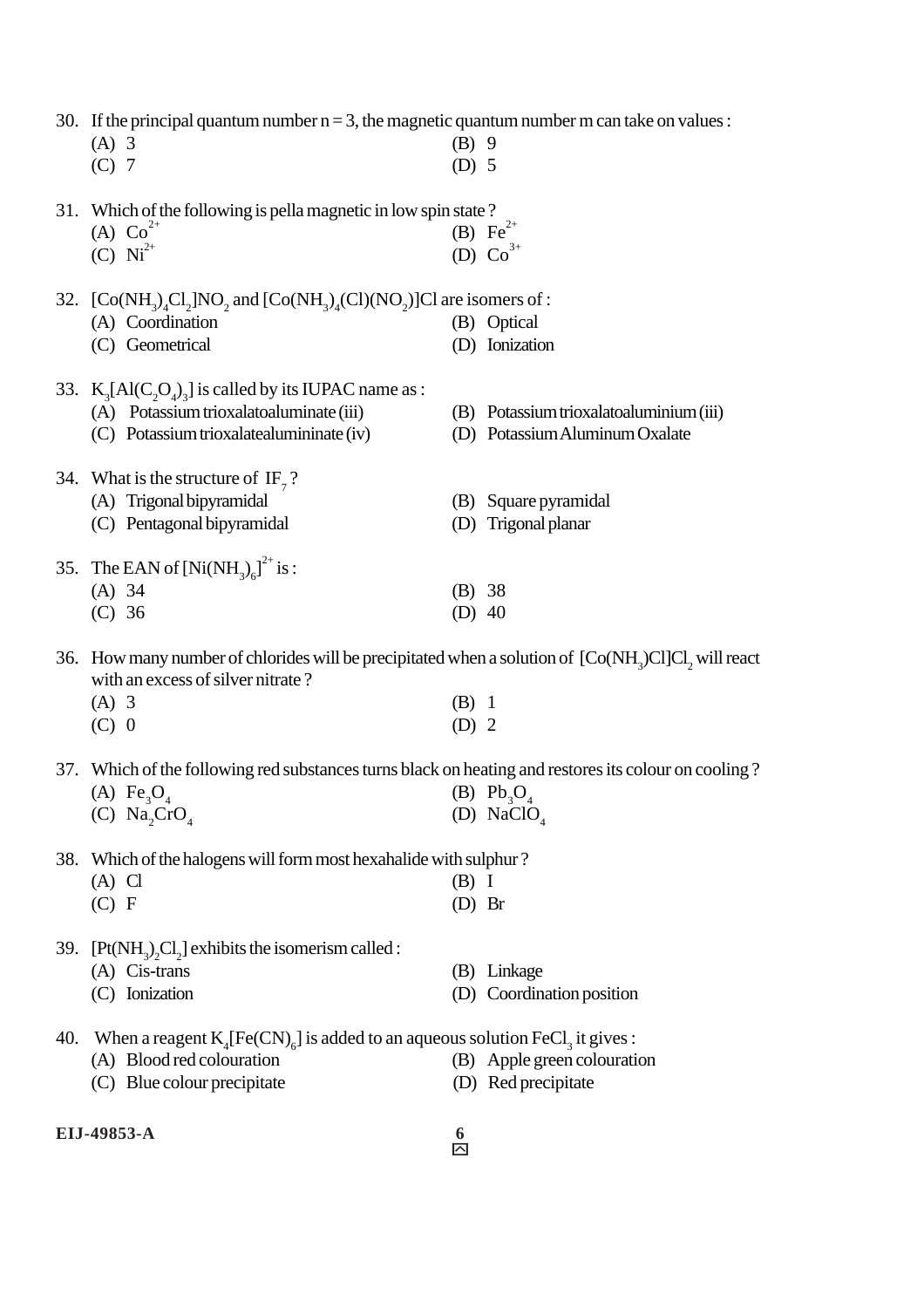41. Paul-Knorr synthesis of Pyrroles involves the reaction of  $NH<sub>3</sub>$  with:

- (A) 1, 2-Dicarbonyl Compounds (B) 1, 3-Dicarbonyl Compounds
	-
- 
- (C) 1, 4-Dicarbonyl Compounds (D) 1, 5-Dicarbonyl Compounds

42. Which one of the following is the major product in the nitration of Naphthalene ?

- (A)  $2\text{-}NO_2$  naphthalene (B)  $3\text{-}NO_2$  $(B)$  3-NO<sub>2</sub> naphthalene
- (C)  $6-\text{NO}_2$  naphthalene (D)  $1-\text{NO}_2$ (D)  $1-NO$ <sub>2</sub> naphthalene
- 43. HS  $CH_2$   $CH CO_2H$

|  $NH<sub>2</sub>$ 

What is the name of this compound ?

(A) Serine (B) Alanine

(C) Cysteine (D) Glycine

- 44. Which one of the following Vitamins is essential for coagulation of Blood ?
	- $(A) K$  (B) C  $(C)$  A  $(D)$  B1
- 
- 45. Identify the heterocyclic ring containing amino acid from the following : (A) Valine (B) Histidine
	- (C) Leucine (D) Phenylalanine
- 



z in the above reaction is :



This conformation of cyclohexane is called as :

- 
- (C) Chair (D) Boat

(A) Twist boat (B) Deformed chair

**EIJ-49853-A 7 ITurn over** 

 $\frac{7}{2}$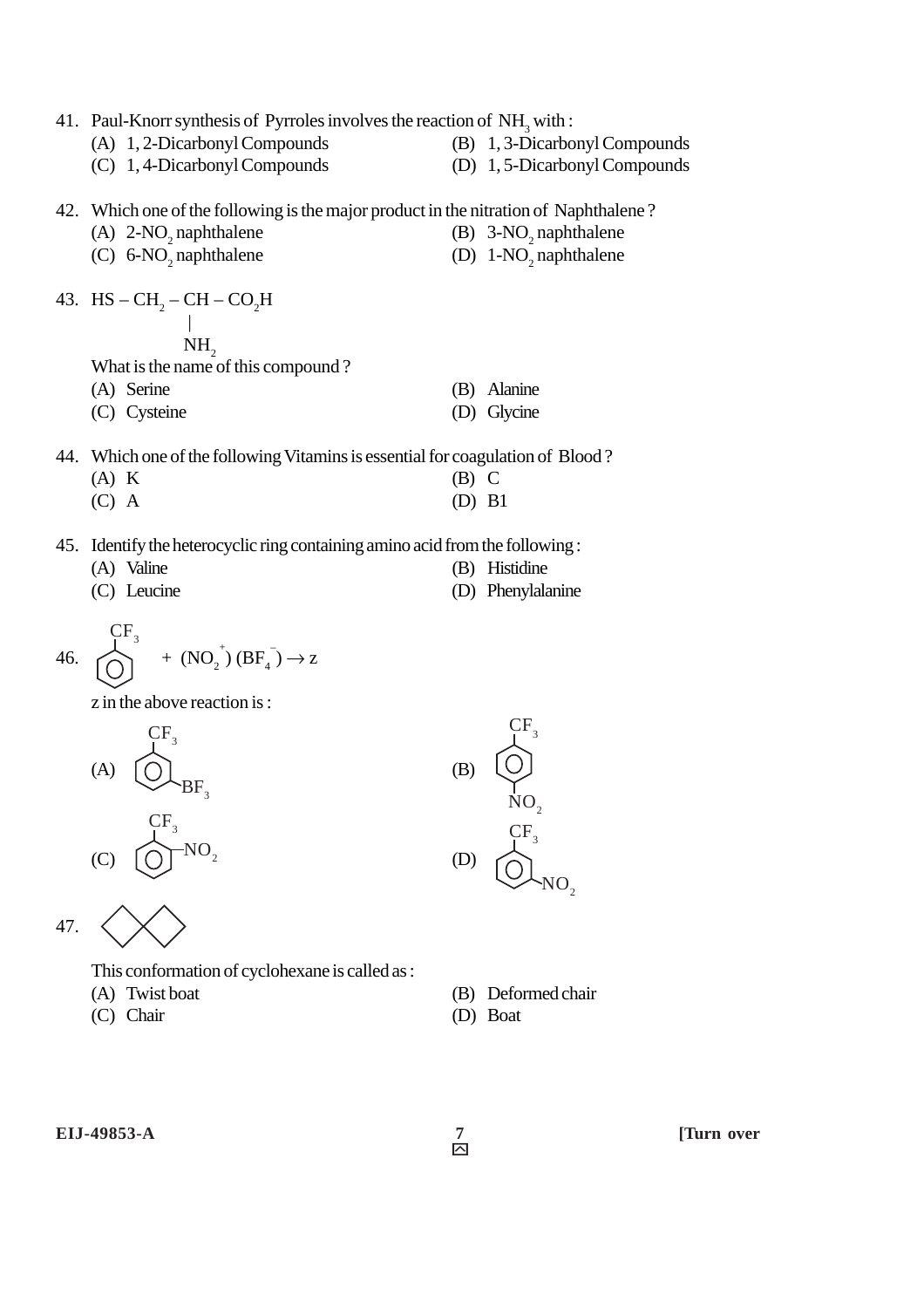| 48. Identify Thiosemicarbazide from the following:                                  |                                                                                           |
|-------------------------------------------------------------------------------------|-------------------------------------------------------------------------------------------|
| $(A) H2N-SH$                                                                        |                                                                                           |
|                                                                                     | (B) $H_2N-C-NH-NH_2$<br>S                                                                 |
| (C) H-C-NH-NH <sub>2</sub><br>0                                                     | (D) $\begin{array}{c} H_2N\!\!-\!\!C\!\!-\!\!NH\!\!-\!\!NH_2\\ \parallel\\ O \end{array}$ |
| 49. Ethylmethylamine exhibits which one of the following?                           |                                                                                           |
| (A) Enantiomerism                                                                   | (B) Diastereomerism                                                                       |
| (C) Dynamic enantiomerism                                                           | (D) Geometric isomerism                                                                   |
|                                                                                     |                                                                                           |
| 50. Methyl- $\alpha$ -D-glucoside and Methyl- $\beta$ -D-glucoside represent:       |                                                                                           |
| (A) Epimers                                                                         | (B) Homomers                                                                              |
| (C) Atropisomers                                                                    | (D) Anomers                                                                               |
| 51. What is the source of UV radiation?                                             |                                                                                           |
| (A) Hydrogen gas discharge lamp                                                     | (B) RF oscillator                                                                         |
| (C) Klystron oscillator                                                             | (D) Nernst Filament                                                                       |
|                                                                                     |                                                                                           |
| 52. Which transitions are studied by UV spectrometer?                               |                                                                                           |
| (A) Rotational                                                                      | (B) Electronic                                                                            |
| (C) Nuclear                                                                         | (D) Vibrational                                                                           |
| 53. One nm is equal to:                                                             |                                                                                           |
| (A) $10^{-5}$ cm                                                                    |                                                                                           |
| (C) $10^{-7}$ cm                                                                    | (B) $10^{-6}$ cm<br>(D) $10^{-8}$ cm                                                      |
|                                                                                     |                                                                                           |
| 54. The structure of sulphur dioxide molecule $(SO_2)$ may be given as :            |                                                                                           |
| (A) Tetrahedral                                                                     | (B) Bent                                                                                  |
| $(C)$ Linear                                                                        | (D) Plane triangle                                                                        |
| 55. Identify the preferred solvent for recording H-NMR spectrum from the following: |                                                                                           |
| (A) $CDCl3$                                                                         |                                                                                           |
|                                                                                     | (B) $C_6H_6$<br>(D) CHCl <sub>3</sub>                                                     |
| (C) $H_3C-C-CH_3$                                                                   |                                                                                           |
|                                                                                     |                                                                                           |
| 56. In H-NMR the aldehydic proton resonates at $\delta$ (ppm) value of :            |                                                                                           |
| $(A)$ 1.80                                                                          | $(B)$ 2.50                                                                                |
| $(C)$ 9.80                                                                          | (D) $7.20$                                                                                |
| 57. Which conformation of n-butane has the lowest potential energy?                 |                                                                                           |
| (A) Eclipsed                                                                        | (B) Partially eclipsed                                                                    |
| (C) Gauche                                                                          | (D) Anti                                                                                  |
|                                                                                     |                                                                                           |
|                                                                                     |                                                                                           |

**EIJ-49853-A 8**

 $\frac{8}{\Box}$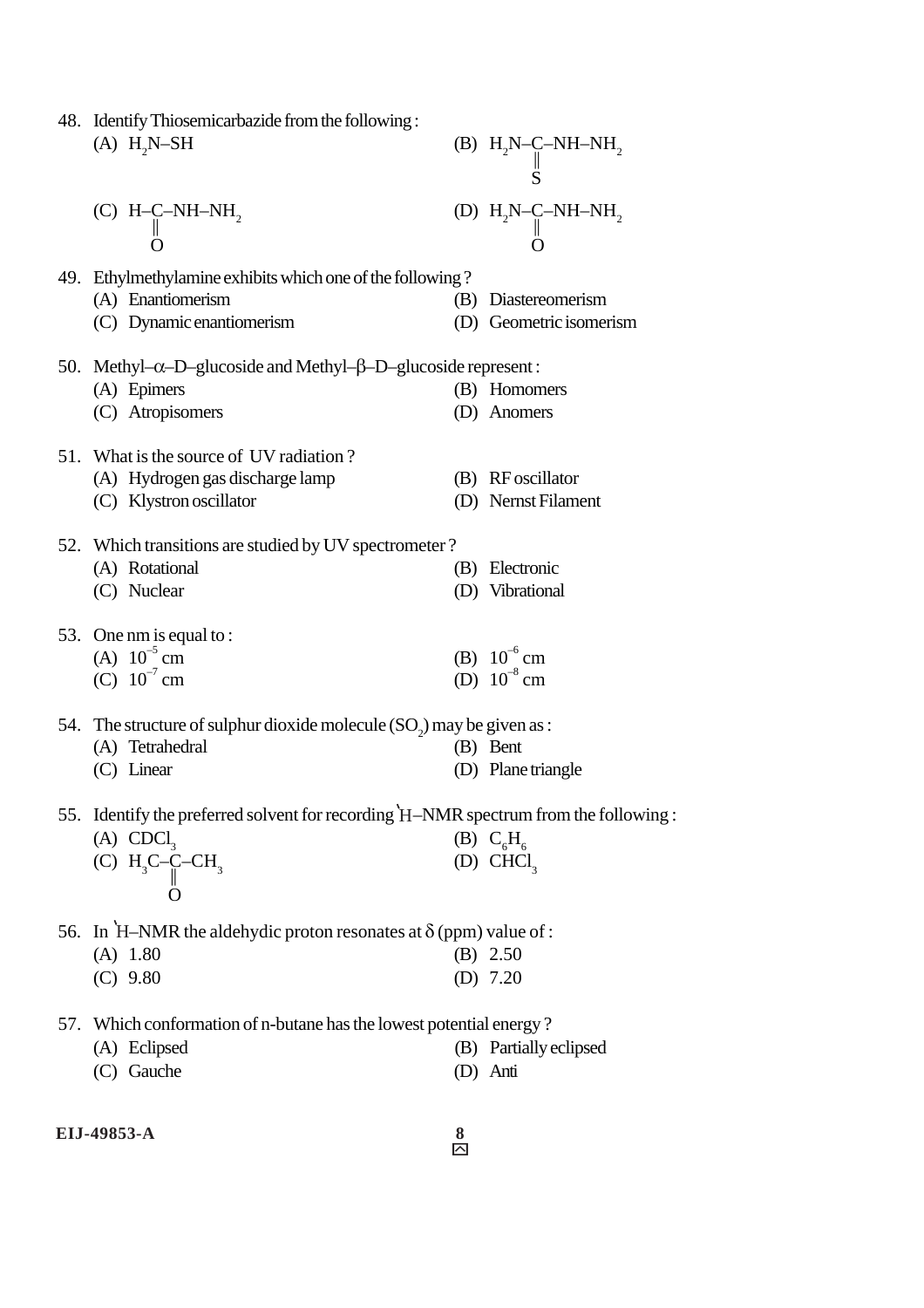- 58. An SN1 reaction results in :
	-
	-
	- (A) Retention (B) Racemisation
	- (C) Inversion (D) Elimination
- 59. Among the following which alcohol is most reactive with a hydrogen halide ?
	- (A) Ethyl (B) t-Butyl
	- (C) Benzyl (D) Isopropyl
- 
- 60.  $H_3C C \equiv C CH_2 CH_3 \frac{H_2}{\text{Lindlar catalyst}}$  z Lindlar catalyst

Structure of z is :

- (A)  $H_3C CH = CH CH_2 CH_3$
- (B)  $H_3C CH_2 CH = CH CH_3$
- (C)  $H_3C CH_2 CH_2 CH_2 CH_3$
- (D)  $H_2C = CH CH_2 CH_2 CH_3$
- 61. Oxidation of 3–pentanol yields :
	- (A) Diethyl ketone (B) Acetone
	-
- 
- (C) Methyl ethyl ketone (D) Acetone + Acetic acid
- 62. What is the order of a base catalyzed bimolecular elimination reaction of an alkyl halide ?
	- (A) First order (B) Pseudo first order
	- (C) Second order (D) Zero order
		-
- 63. Identify the product in the addition reaction of HBr to propene in the presence of peroxide :
	- (A) 2–Bromopropane (B) 1–Bromopropane
	- (C) 1, 2–Dibromopropane (D) 1, 1–Dibromopropane
- 64. 3–Hexene  $\frac{1.0}{2.007n}$  product(s) 2.  $H_2O/Zn$ 
	- What are the products in the above reaction ?
	- (A) Acetaldehyde + Butanal (B) Formaldehyde + Pentanal
	- (C) Acetone + Butanal (D) Propanal + Propanal

$$
\begin{array}{c}\n\text{CO}_H \\
\text{65.} & \text{H} - \text{O} \\
\text{H} - \text{O} - \text{OH} \\
\end{array}
$$

$$
H \frac{\omega}{CQ_2H}OH
$$

The configuration of this compound is :

- (A) 1R, 2S (B) 1S, 2R
- (C) 1R, 2R (D) 1S, 2S
- **EIJ-49853-A 9** [Turn over 66.  $3C_6H_6 + CCl_4 \xrightarrow{\text{AlCl}_3} Y$ Structure of Y is : (A)  $C_6H_5$  $\text{CCl}_3$  (B)  $\text{C}_6\text{H}_5\text{CHCl}_2$ (C)  $(C_6H_5)_3$ CH (D)  $(C_6H_5)_3C-C1$

 $\overline{\mathsf{M}}$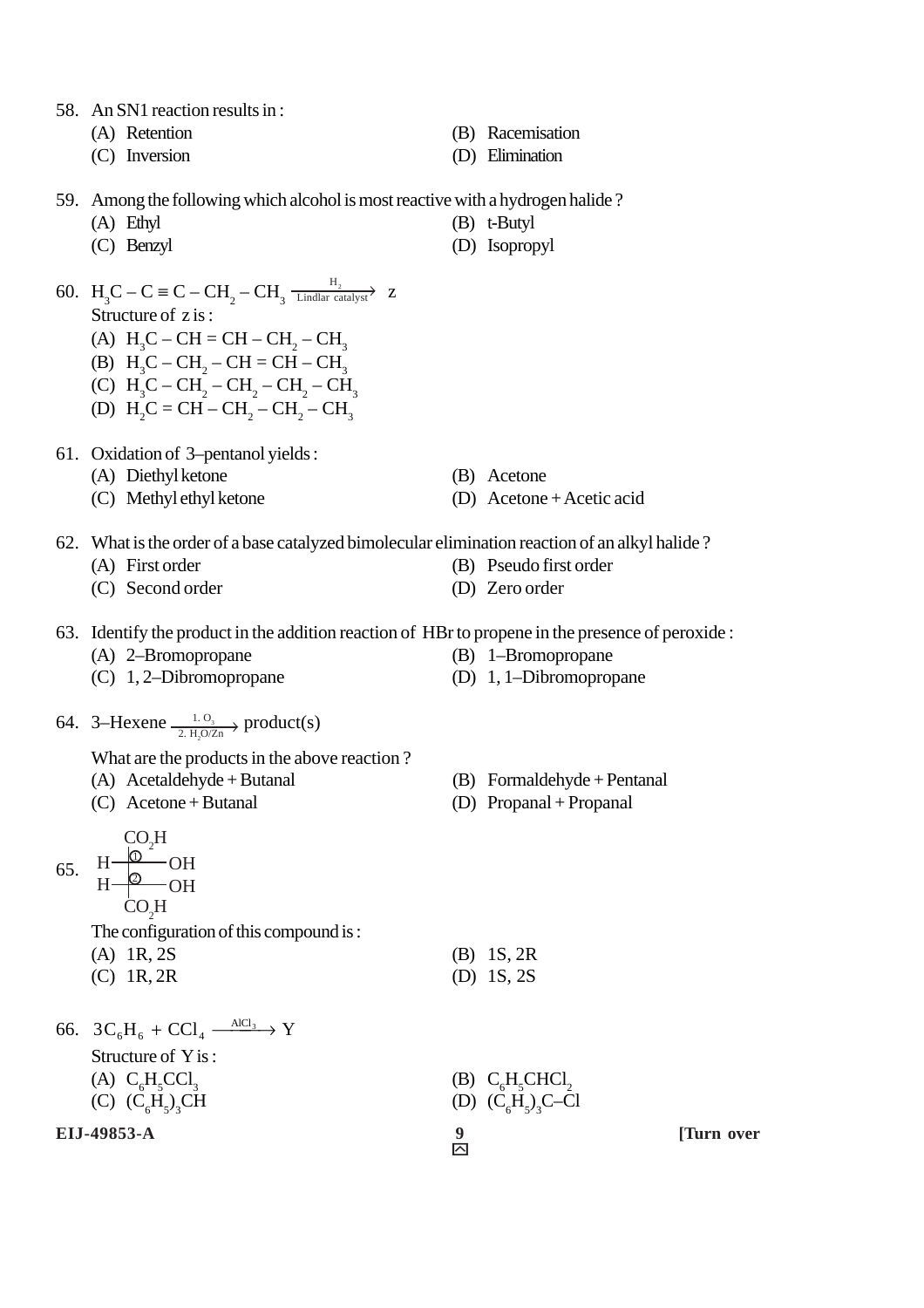$$
\begin{array}{ccc}\n & \text{CH} & \text{CHCl}_2 \\
\hline\n67. & \bigodot & \xrightarrow{\text{Cl}_2} & \bigodot & \xrightarrow{\text{CaCO}_1} & \text{Z} \\
\text{Br} & & \text{Br} & & \text{Br}\n\end{array}
$$

Identify z from the following :

(A)

\n
$$
\begin{array}{c}\n\text{CH}_2\text{OH} \\
\text{Br}\n\end{array}
$$
\n(B)

\n
$$
\begin{array}{c}\n\text{CHO} \\
\text{Br}\n\end{array}
$$
\n(C)

\n
$$
\begin{array}{c}\n\text{CH}_2\text{CH}_2\text{OH} \\
\text{Br}\n\end{array}
$$
\n(D)

\n
$$
\begin{array}{c}\n\text{CH}_2\text{CH}_2\text{OH} \\
\text{Br}\n\end{array}
$$

68. Which one of the following does not give an Iodoform test?  
\n(A) Ph – CH<sub>2</sub> – CH<sub>2</sub> – OH  
\n(B) Ph – CH – CH<sub>3</sub>  
\n
$$
\begin{array}{c}\n\text{(A)} \quad \text{(B)} \quad \text{(B)} \quad \text{(C)} \quad \text{(D)} \quad \text{(E)} \quad \text{(D)} \quad \text{(E)} \quad \text{(E)} \quad \text{(E)} \quad \text{(E)} \quad \text{(E)} \quad \text{(E)} \quad \text{(E)} \quad \text{(E)} \quad \text{(E)} \quad \text{(E)} \quad \text{(E)} \quad \text{(E)} \quad \text{(E)} \quad \text{(E)} \quad \text{(E)} \quad \text{(E)} \quad \text{(E)} \quad \text{(E)} \quad \text{(E)} \quad \text{(E)} \quad \text{(E)} \quad \text{(E)} \quad \text{(E)} \quad \text{(E)} \quad \text{(E)} \quad \text{(E)} \quad \text{(E)} \quad \text{(E)} \quad \text{(E)} \quad \text{(E)} \quad \text{(E)} \quad \text{(E)} \quad \text{(E)} \quad \text{(E)} \quad \text{(E)} \quad \text{(E)} \quad \text{(E)} \quad \text{(E)} \quad \text{(E)} \quad \text{(E)} \quad \text{(E)} \quad \text{(E)} \quad \text{(E)} \quad \text{(E)} \quad \text{(E)} \quad \text{(E)} \quad \text{(E)} \quad \text{(E)} \quad \text{(E)} \quad \text{(E)} \quad \text{(E)} \quad \text{(E)} \quad \text{(E)} \quad \text{(E)} \quad \text{(E)} \quad \text{(E)} \quad \text{(E)} \quad \text{(E)} \quad \text{(E)} \quad \text{(E)} \quad \text{(E)} \quad \text{(E)} \quad \text{(E)} \quad \text{(E)} \quad \text{(E)} \quad \text{(E)} \quad \text{(E)} \quad \text{(E)} \quad \text{(E)} \quad \text{(E)} \quad \text{(E)} \quad \text{(E)} \quad \text{(E)} \quad \text{(E)} \quad \text{(E)} \quad \text{(E)} \quad \text{(E)} \quad \text{(E)} \quad \text{(E)} \quad \text{(E)} \quad \text{(E)} \quad \text{(E)} \quad \text{(E)} \quad \text{(E)} \quad \text{(E)} \quad \text{(E)} \quad \text{(E)} \quad \text{(E)} \quad \text{(E)} \quad \text{(E)} \quad \text{(E)} \quad \text
$$

69. Identify succinic acid from the following :

O

(A) 
$$
\text{CH}_{2}
$$
  
\n $\text{CO}_{2}H$   
\n $\text{CO}_{2}H$   
\n(B)  $\text{CH}_{2})_{3}$   
\n $\text{CO}_{2}H$   
\n $\text{CO}_{2}H$ 

(C) 
$$
(CH_2)_2
$$
CO<sub>2</sub>H  
CO<sub>2</sub>H  
CO<sub>2</sub>H  
CO<sub>2</sub>H  
CO<sub>2</sub>H  
CO<sub>2</sub>H

70. 
$$
H_5C_2-O-C-O-C_2H_5
$$
. This structure represents which one of the following?  
\n(A) Carbonyl compound  
\n(C) Ester  
\n(B) Alkoxide  
\n(D) Diether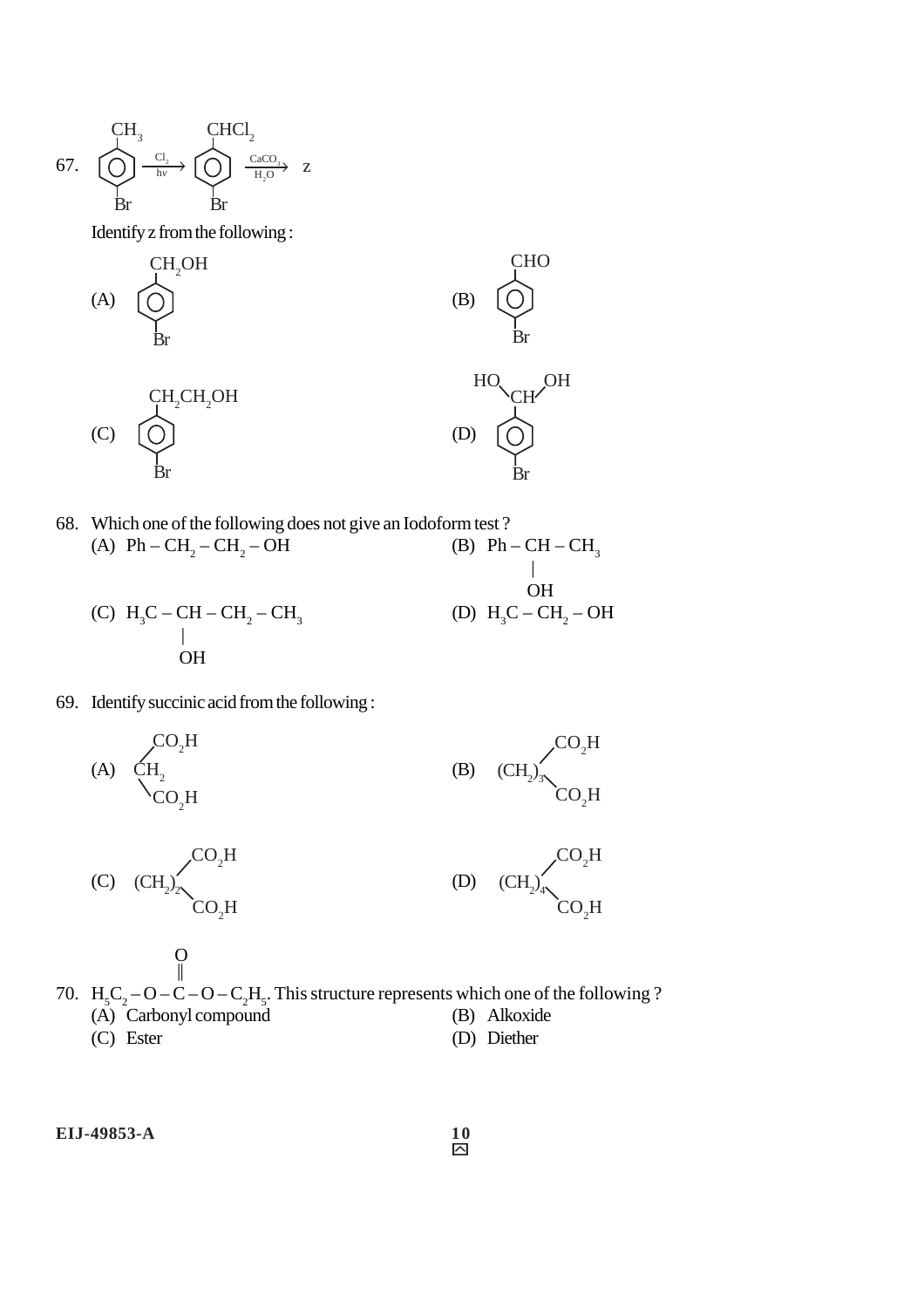O || 71. Ph – C – CH3 + Ph – CHO z Structure of z is : (A) Ph – CO2 H (B) Ph – CH2 OH (C) Ph – C – CH = CH – C – Ph (D) Ph – CH = CH – C – Ph || || || OO O 72. The specis formed during the Hofman rearrangement is : (A) R – C – N2 <sup>+</sup> (B) RNCO || O (C) R – C – N3 (D) RCNO || O 73. Which alkyl halide is most reactive in aliphatic SN2 reaction ? (A) R – I (B) R – Br (C) R – Cl (D) R – F 74. Y + H2 C = CH – CHO → What is Y in the above reaction ? (A) H2 C = CH2 (B) H2 C = CH – CH = CH2 (C) H2 C = CH – CH = CH – CH3 (D) 75. An alkaline solution of cupric ion complexed with tartarate ion is known as : (A) Tollen's reagent (B) Benedict's reagent (C) Fehling's reagent (D) Bayer's reagent 76. H2 N – CH2 – CH – CH2 – CO2 <sup>H</sup>∆→ product : <sup>|</sup> CH3 → OH – CH3 CHO

 $(A)$  HN  $\bigcup$  (B)  $(C)$  (D)  $H<sub>N</sub>$ ö  $H<sub>3</sub>C$  $\sigma$ NH O  $\overline{\mathcal{L}}H_3$  $\sigma$ CH<sub>3</sub>



**EIJ-49853-A** 11 [Turn over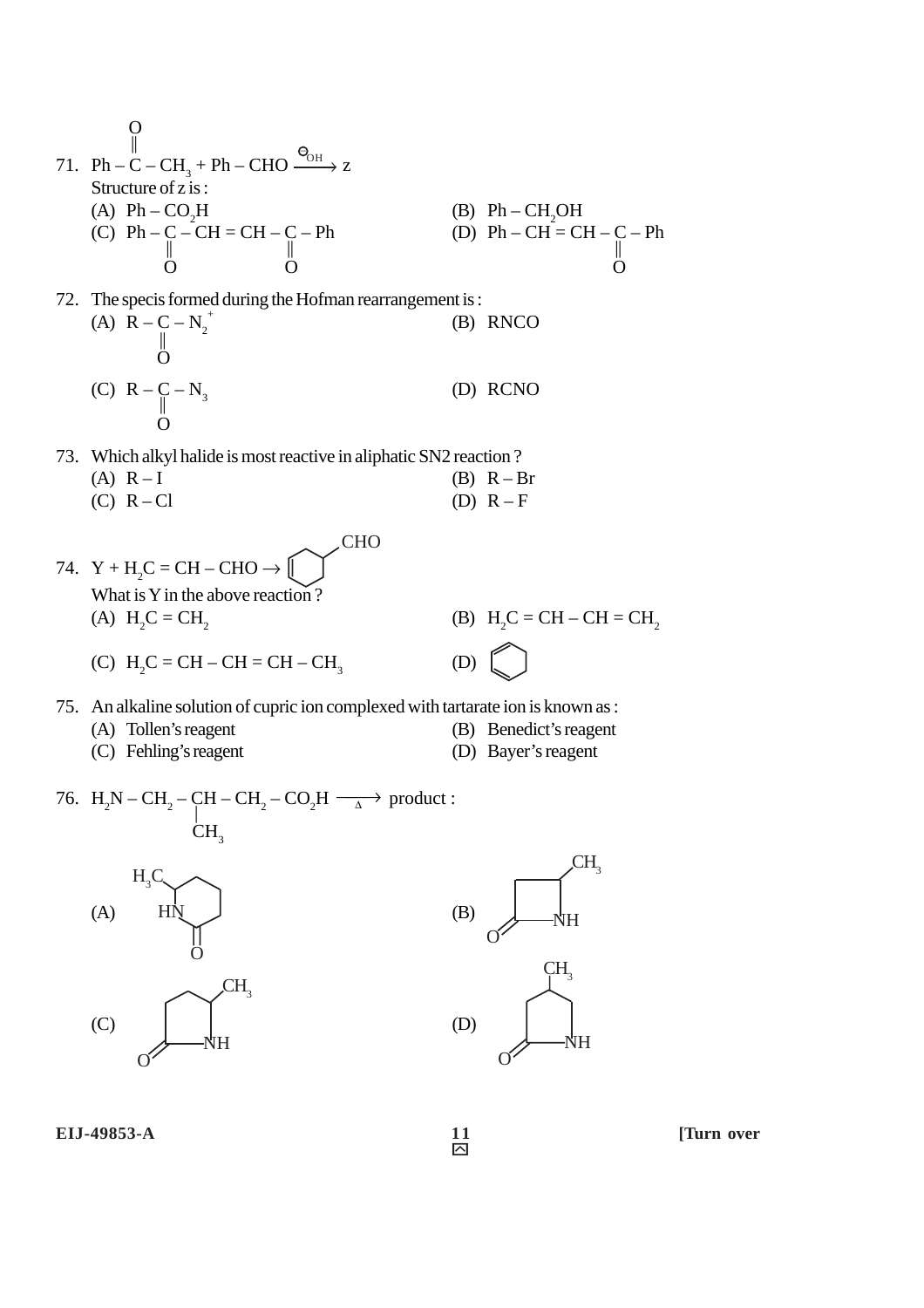77. Identify the  $n \rightarrow \pi^*$  band (nm) of a  $\dot{C} = O$  in the UV spectrum from the following :

(A)  $\sim 300$  (B)  $\sim 200$ (C)  $\sim 250$  (D)  $\sim 150$ 

78. Appearence of two bands in the region of  $3500 - 3300^{\text{cm}^{-1}}$  in IR spectrum is due to which one of the following groups ?

(A) – NH<sub>2</sub> (B) – N – H  $(C)$  – SH (D) – Cl

79. Identify the Fundamental NMR equation from the following :

- (A)  $γB_1t$ (B) ε.l.c (C)  $\frac{0}{2\pi}$  $_{\rm H_o}$ V (D)  $-\Delta E / \sqrt{kT}$
- 80. Magnetic anisotropy is shown by which one of the following ? (A)  $CH_4$  (B)  $CH_3-CH_2-OH$

(C) 
$$
H_3C - CH_2 - CH_2 - C1
$$
 (D)

81. Average kinetic energy per molecule is :

(A)   
\n(B) 
$$
\frac{3}{2}RT
$$
  
\n(C)  $\frac{1}{2}kT$   
\n(D)  $\frac{1}{2}RT$ 

82. Rootmean square speed of gas molecule is :

(A)  $\sqrt{2RT/M}$  (B)  $\sqrt{\frac{2RT}{M}}$ 3RT (C)  $\sqrt{\frac{M}{N}}$ 3RT (D)  $\sqrt{\frac{H}{M}}$ 8RT

83. For one mole of gas  $C_p$  and  $C_v$  relations are : (A)  $C_p = C_v$  (B)  $C_p$ (C)  $C_p = C_v + R$  (D)  $C_p$ 

 $= C_{V} - R$  $= C_V \cdot R$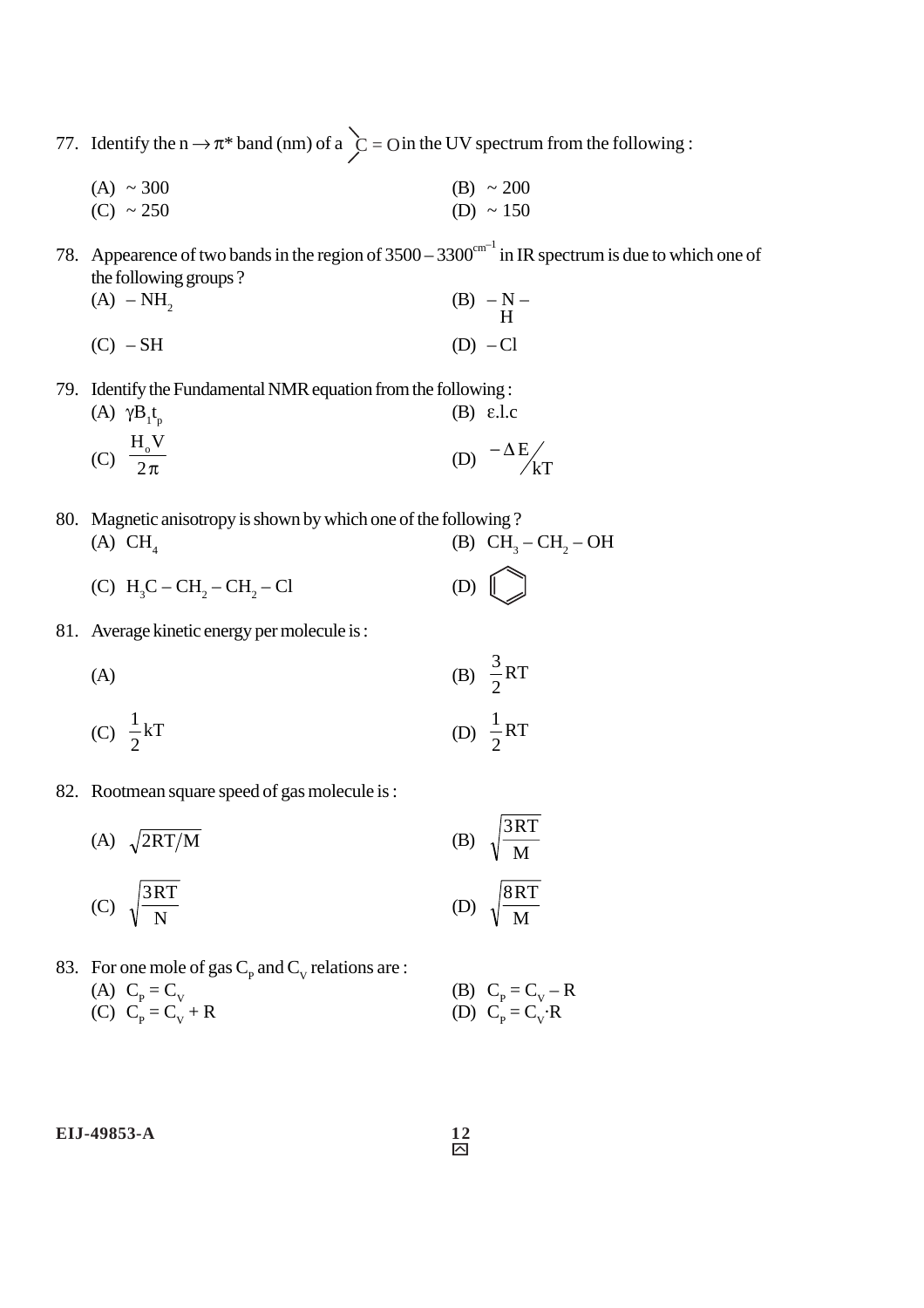|     | 84. The compressibility factor for ideal gas is:                                                                     |         |                                              |
|-----|----------------------------------------------------------------------------------------------------------------------|---------|----------------------------------------------|
|     | $(A)$ Zero                                                                                                           | $(B)$ 1 |                                              |
|     | (C) > 1                                                                                                              |         | (D) < 1                                      |
|     |                                                                                                                      |         |                                              |
|     | 85. The units of van der Waal's constant 'a' are:                                                                    |         |                                              |
|     | (A) Moles/lit                                                                                                        |         | (B) Atm litre <sup>2</sup> mol <sup>-2</sup> |
|     | $(C)$ lit/mol                                                                                                        |         | (D) atmospheres                              |
|     | 86. The value of $P_cV_c/RT_c$ is :                                                                                  |         |                                              |
|     | $(A)$ 8.314                                                                                                          |         | $(B)$ 0.375                                  |
|     | $(C)$ 2.000                                                                                                          |         | (D) $0.082$                                  |
|     |                                                                                                                      |         |                                              |
|     | 87. Half-life period $(t\frac{1}{2})$ is not effected by changing concentration of reactants in the reaction of :    |         |                                              |
|     | (A) First order                                                                                                      |         | (B) Second order                             |
|     | (C) Zero order                                                                                                       |         | $(D)$ 0.5 order                              |
|     |                                                                                                                      |         |                                              |
|     | 88. Which of the following is not true for zero order reactions?                                                     |         |                                              |
|     | (A) Rate = Rate constant                                                                                             |         |                                              |
|     | (B) Rate is independent of concentrations                                                                            |         |                                              |
|     | (C) Rate does not change with time                                                                                   |         |                                              |
|     | (D) Rate increase with increase in concentrations                                                                    |         |                                              |
|     |                                                                                                                      |         |                                              |
|     | 89. The half-life of first order reaction is 0.1 sec. The rate constant is:                                          |         |                                              |
|     | $(A)$ 6.93 sec                                                                                                       |         | (B) $0.0693 \text{ sec}^{-1}$                |
|     | $(C)$ 69.3 sec                                                                                                       |         | (D) $6.93 \text{ sec}^{-1}$                  |
| 90. | The units of rate of zero order reaction is:                                                                         |         |                                              |
|     | (A) $Sec^{-1}$                                                                                                       |         | (B) Mol $lit^{-1}$                           |
|     | (C) Mol $lit^{-1} sec^{-1}$                                                                                          |         | (D) Mol $lit^{-1}$ sec                       |
|     |                                                                                                                      |         |                                              |
|     | 91. The rate constant for first order reaction is $0.01 \text{ sec}^{-1}$ . If the initial concentration of reactant |         |                                              |
|     | A is $0.1$ M, the initial rate is:                                                                                   |         |                                              |
|     | (A) $1 \times 10^{-2}$                                                                                               |         | (B) $1 \times 10^{-3}$                       |
|     | (C) 0.1                                                                                                              |         | (D) $1.1 \times 10^{-2}$                     |
|     |                                                                                                                      |         |                                              |
|     | 92. The pH of $0.05M H_2SO_4$ solution is :                                                                          |         |                                              |
|     | $(A)$ 2.70                                                                                                           |         | (B) 5.20                                     |
|     | (C) 1.00                                                                                                             |         | (D) $2.05$                                   |
|     |                                                                                                                      |         |                                              |
|     | 93. The dissociation constant of weak acid HA is $1 \times 10^{-3}$ and its concentration is 0.1 M. The pH of        |         |                                              |
|     | solution is:                                                                                                         |         |                                              |
|     | $(A)$ 1                                                                                                              | $(B)$ 2 |                                              |
|     | $(C)$ 3                                                                                                              | $(D)$ 4 |                                              |
|     |                                                                                                                      |         |                                              |
|     |                                                                                                                      |         |                                              |

**EIJ-49853-A** 13 [Turn over

 $\frac{13}{\Box}$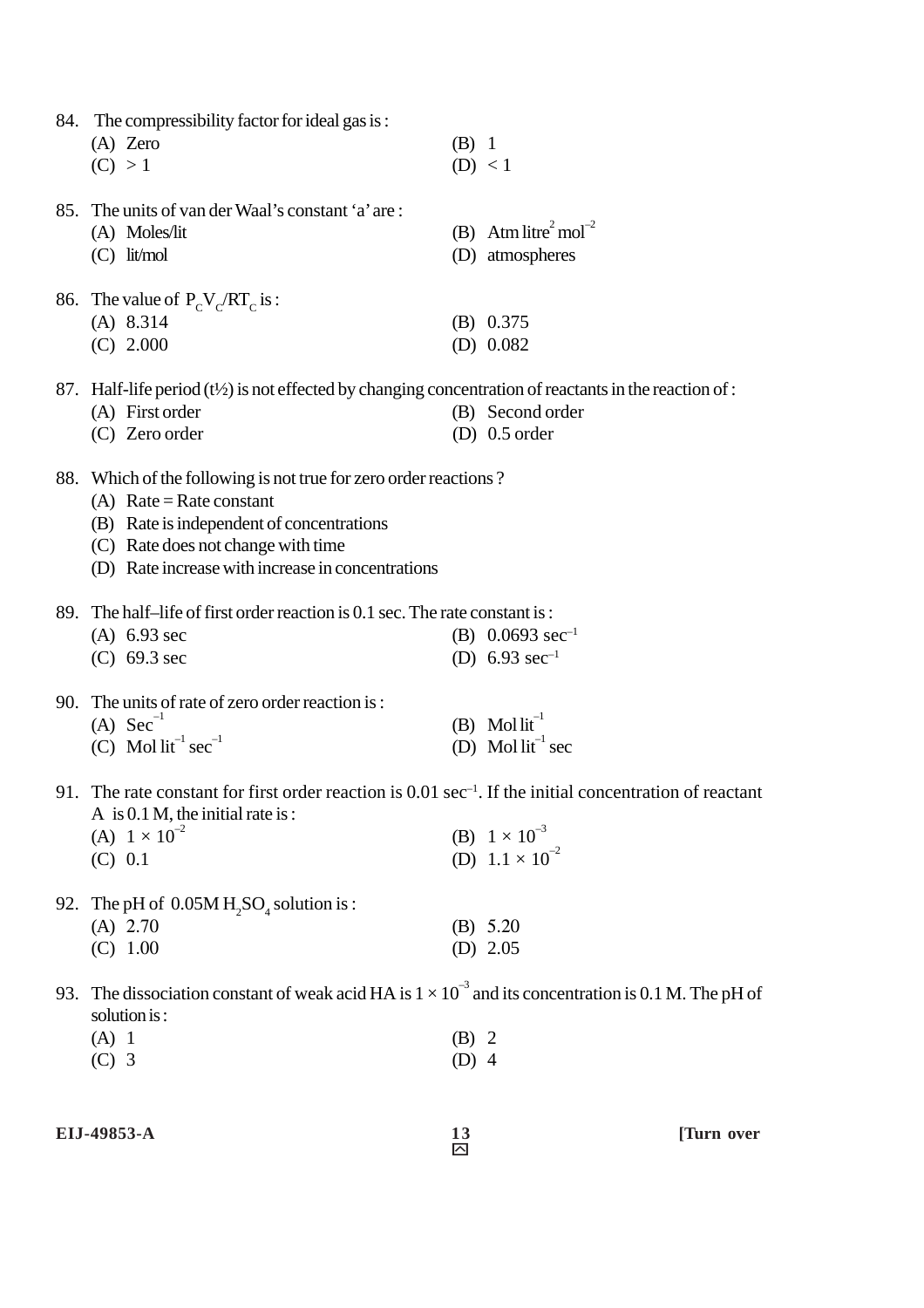| 94. The units of molar conductance are:<br>(A) $Sm^{2} mol^{-1}$<br>(C) S mol m <sup>2</sup>                                                                                                                                                                                 |                      | (B) $S^{-1} m^2 m M^{-1}$<br>(D) $S^{-1}$ mol M             |
|------------------------------------------------------------------------------------------------------------------------------------------------------------------------------------------------------------------------------------------------------------------------------|----------------------|-------------------------------------------------------------|
| 95. Which of the following ions has highest ionic mobility?<br>$(A)$ OH $^-$<br>$(C) Cs^+$                                                                                                                                                                                   |                      | (B) $Li^+$<br>(D) H <sup>+</sup>                            |
| 96. The cell in which electrical energy is converted to chemical energy is:<br>(A) Galvanic cell<br>(C) Electrolytic cell                                                                                                                                                    |                      | (B) Voltaic cell<br>(D) Electrochemical cell                |
| 97. The standard reduction potentials of $\text{Zn}^{2+}/\text{Zn}$ and $\text{Cu}^{2+}/\text{Cu}$ are $-0.76v$ and $+0.34v$ respectively.<br>The E <sup>o</sup> of cell Zn   Zn <sup>2+</sup> (0.1M)     Cu <sup>2+</sup> (0.1M)   Cu is :<br>$(A) + 0.42v$<br>$(C) -1.10v$ |                      | (B) 1.10v<br>(D) $-0.42v$                                   |
| 98. Arrhenius theory of electrolytic conduction does not apply to:<br>$(A)$ HCN<br>(C) CH <sub>3</sub> COOH                                                                                                                                                                  |                      | (B) NH <sub>a</sub> OH<br>(D) KCl                           |
| 99. Under Isobaric conditions the heat absorbed by the system qp is given by :<br>(A) $qp = \Delta H$<br>(C) $qp = \Delta E + \Delta V$                                                                                                                                      |                      | (B) $qp = \Delta E$<br>(D) $qp = \Delta E - P\Delta V$      |
| 100. $C_p$ and $C_v$ relation for He gas is :<br>(A) $C_p > C_v$<br>(C) $C_p = C_v + R$                                                                                                                                                                                      |                      | (B) $C_p = C_v$<br>(D) $C_p = C_v + 2R$                     |
| 101. In isothermal expansion of gases, which of the following is zero?<br>(A) q (heat absorbed)<br>$(C) \Delta E$                                                                                                                                                            | $(B)$ W              | (D) $\Delta V$                                              |
| 102. Which of the following gases warmed up in adiabatic expansion?<br>$(A)$ $O_2$<br>$(C)$ Ne                                                                                                                                                                               | $(D)$ H <sub>2</sub> | $(B)$ N <sub>2</sub>                                        |
| 103. The $\Delta E$ and $\Delta H$ relation for the reaction<br>$C_6H_6(\ell) + 7\frac{1}{2}O_2(g) \rightarrow 6 CO_2(g) + 3 H_2O(\ell)$ is :<br>(A) $\Delta H = \Delta E - 1.5 RT$<br>(C) $\Delta H = \Delta E + \frac{1}{2}RT$                                             | (B)                  | $\Delta H = \Delta E + 1.5 RT$<br>(D) $\Delta H = \Delta E$ |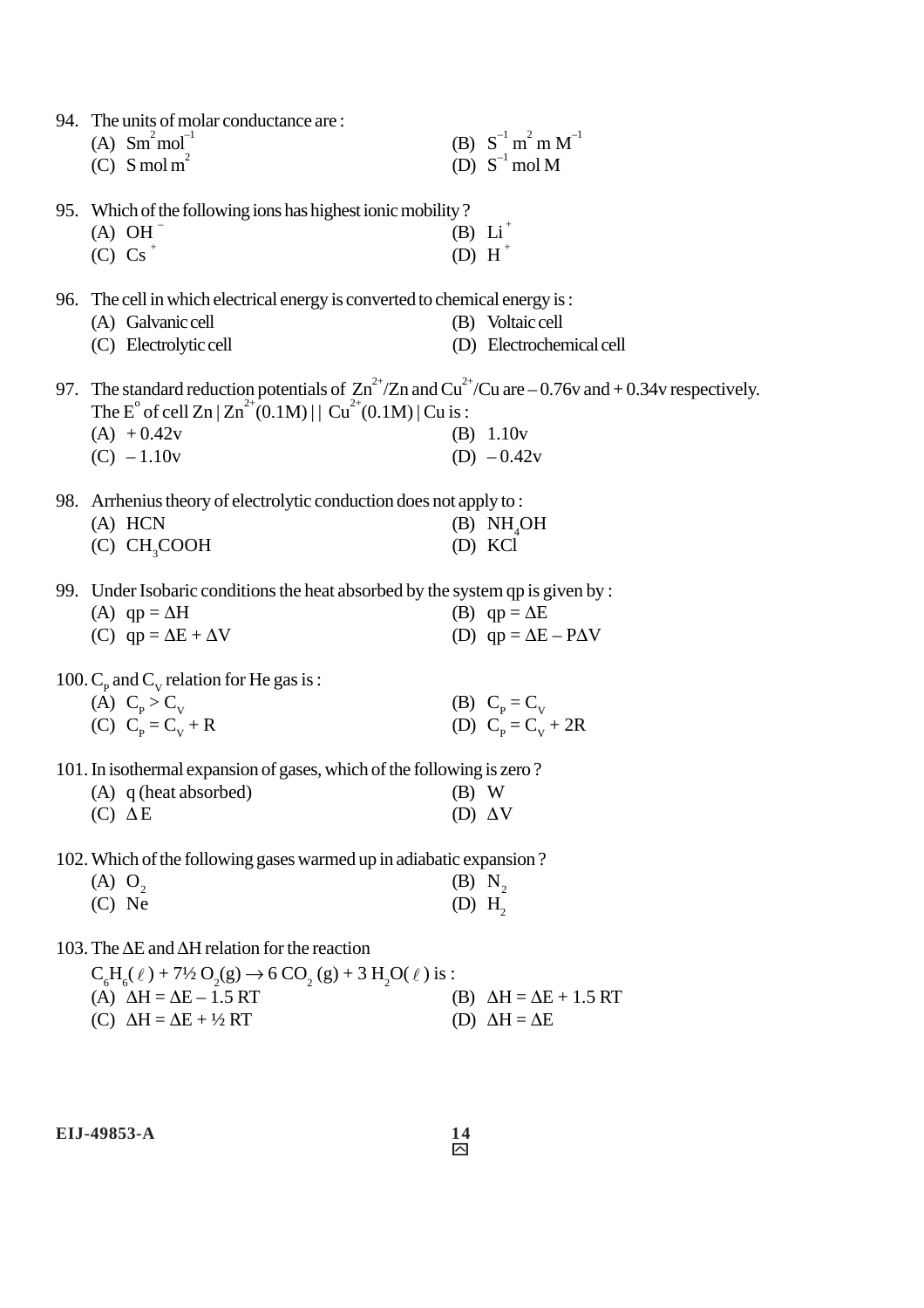104.Which of the following is true for spontaneous process ?

| (A) $\Delta G = +ve$ | (B) $\Delta G = -ve$                     |
|----------------------|------------------------------------------|
| $(C) \Delta G = 0$   | (D) $\Delta G = \Delta S = \Delta H = 0$ |

105. The number of degrees of freedom at triple point in  $H_2O$  system are:

- (A) 1 (B) 0  $(C)$  2 (D) 3
- 

|                     | 106. The phase rule for condensed systems (Ex: Pb-Ag System) at constant P is: |
|---------------------|--------------------------------------------------------------------------------|
| (A) $F = C - P + 2$ | (B) $F = C - P + 1$                                                            |
| (C) $F = C - P + 3$ | (D) $F = C + P - 1$                                                            |

107.Gels are :

| (A) solids dispersed in solid  | (B) solids dispersed in gas     |
|--------------------------------|---------------------------------|
| (C) solids dispersed in liquid | (D) Liquids dispersed in solids |

108. Highest flocculation value exhibited for  $\text{Fe(OH)}_3$  solution is :

| (A) KCl                                 | (B) $K_2Cr_2O_4$      |
|-----------------------------------------|-----------------------|
| (C) $K_{\alpha}$ [Fe(CN) <sub>6</sub> ] | (D) BaCl <sub>2</sub> |
|                                         |                       |

109. Tyndall effect is shown by :

| (A) Ideal solutions | (B) AgCl suspension             |
|---------------------|---------------------------------|
| (C) Starch solution | (D) $K_{2}Cr_{2}O_{7}$ solution |

- 110. A catalyst is :
	- (A) Consumed in reaction (B) Produced in reaction
	- (C) Not affected in reaction (D) Undergoes chemical change
- 111. In an auto catalytic reaction, the rate of reaction :
	- (A) Increase with time (B) Not affected with time
	- (C) Decrease with time (D) Can't be predicted

112.  $Pb(C_2H_5)$ <sub>4</sub> in petrol acts as :

- (A) Catalyst (B) Promoter
- (C) Activator (D) Inhibitor

#### 113. The distribution coefficient expression for distribution of Benzoic acid in Benzene and water is

| obtained experimentally as $K = \sqrt{C_{\text{Benzene}}}/C_{\text{Water}}$ , the molecular state of Benzoic acid is : |                        |
|------------------------------------------------------------------------------------------------------------------------|------------------------|
| (A) Dimer in Benzene                                                                                                   | (B) Monomer in Benzene |
| (C) Dissociated in Benzene                                                                                             | (D) Dimer in Water     |
| 114. At equilibrium the free energy change $(\Delta G)$ is:<br>$(A)$ 0<br>$(C) + ve$                                   | $(B) -ve$<br>infinity  |

**EIJ-49853-A** 15 [Turn over

 $\tilde{\mathsf{M}}$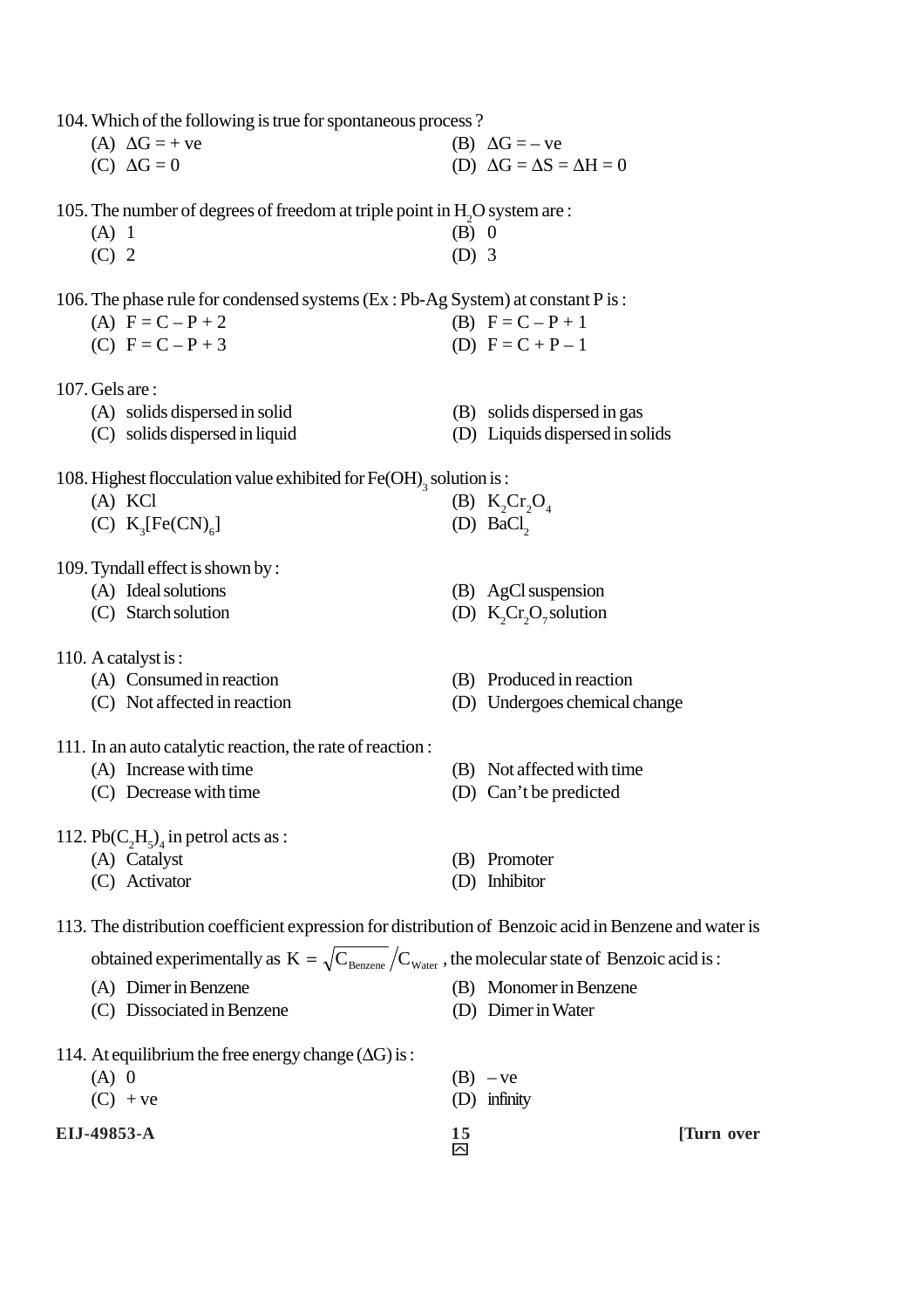| 115. According to Lechateliar principle the reaction in the $2\text{ NO}_2(g) + \text{O}_2(g) \rightleftharpoons 2\text{ NO}_2(g) + \text{heat}$<br>equilibrium the forward reaction is favoured when: |                        |  |  |  |  |
|--------------------------------------------------------------------------------------------------------------------------------------------------------------------------------------------------------|------------------------|--|--|--|--|
| $(A)$ High T and High P                                                                                                                                                                                | (B) Low T and Low P    |  |  |  |  |
| $(C)$ Low T and High P                                                                                                                                                                                 | (D) High T only        |  |  |  |  |
| 116. Which of the following is not colligative property?                                                                                                                                               |                        |  |  |  |  |
| (A) Relative lowering of VP                                                                                                                                                                            | Elevation of BP<br>(B) |  |  |  |  |
| (C) Osmotic pressure                                                                                                                                                                                   | Freezing point         |  |  |  |  |
| 117. Which of the following solution has largest osmotic pressure?                                                                                                                                     |                        |  |  |  |  |
| $(A)$ 0.1M Glucose                                                                                                                                                                                     | (B) 0.11M Urea         |  |  |  |  |
| $(C)$ 0.1M BaCl <sub>2</sub>                                                                                                                                                                           | $(D)$ 0.1 M KCl        |  |  |  |  |
| 118. Two isotonic solutions will have same:                                                                                                                                                            |                        |  |  |  |  |
| (A) Vapour pressure                                                                                                                                                                                    | Boiling point<br>(B)   |  |  |  |  |
| $(C)$ Freezing point                                                                                                                                                                                   | Osmotic pressure       |  |  |  |  |
| 119. A non-volatile solid is added to water. Its freezing point will:                                                                                                                                  |                        |  |  |  |  |
| (A) Increase                                                                                                                                                                                           | (B) Decrease           |  |  |  |  |
| No change                                                                                                                                                                                              | Can't be predicted     |  |  |  |  |
|                                                                                                                                                                                                        |                        |  |  |  |  |

- 120. Sea water can be converted into fresh water by :<br>(A) Osmosis
	-
	-
- 
- (A) Osmosis (B) Sedimentation (C) Diffusion (D) Reverse Osmo (D) Reverse Osmosis